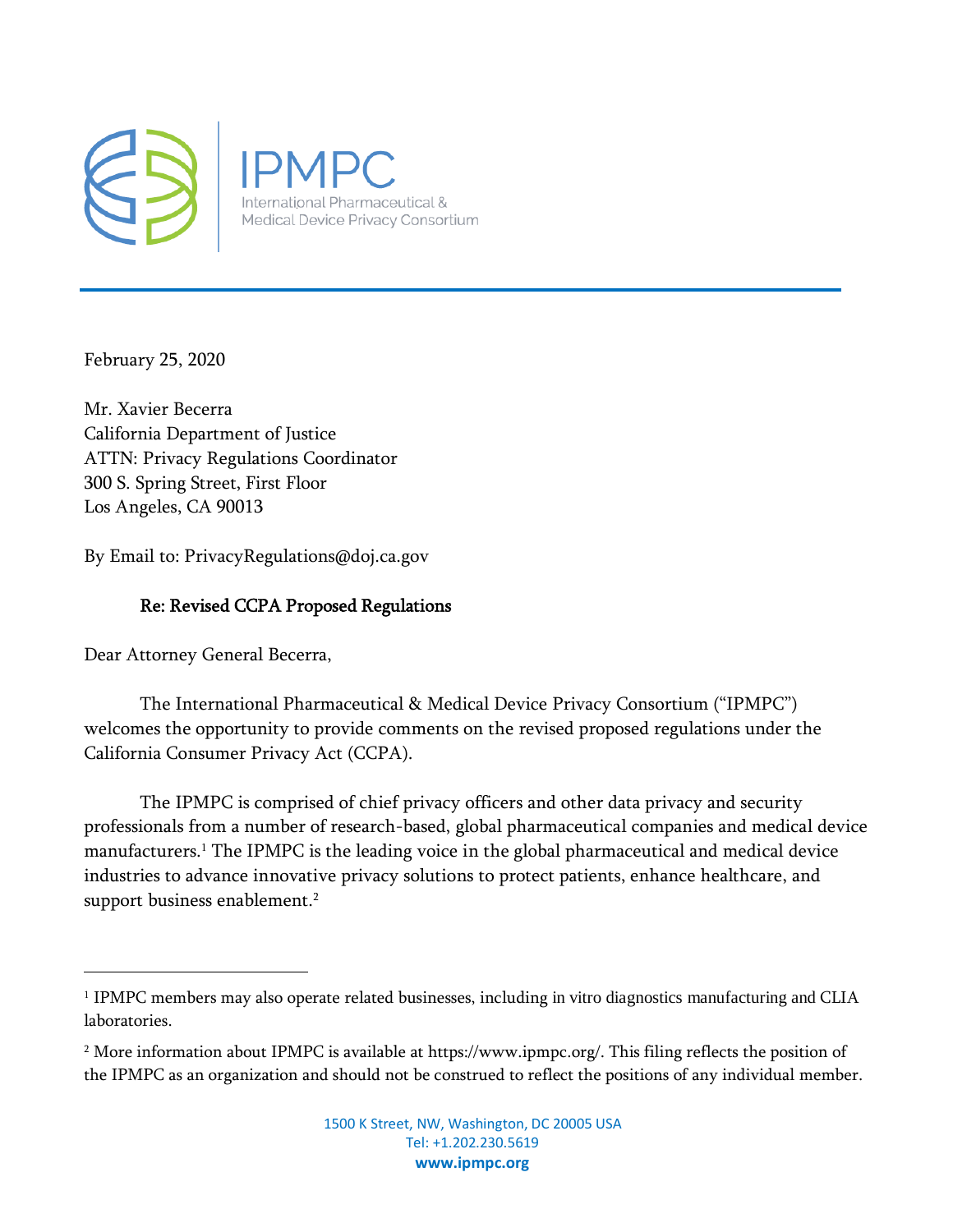Comments of the IPMPC February 25, 2020 Page 2

 The IPMPC appreciates the revisions made by the Attorney General to the first draft of the CCPA regulations. The changes in the second draft provide needed clarity. However, the IPMPC believes that, in some areas, the new requirements may create consumer confusion—including by requiring businesses to implement ambiguous consumer-facing notices and icons. The IPMPC also believes that the revised regulations create new requirements that are not called for by the CCPA and have little benefit to consumers.

- $\S$  \_.301(c) The IPMPC appreciates the additional clarity about the requirements for an "authorized agent," and requests that the Attorney General make it clear that, when someone other than the consumer submits a request on a consumer's behalf, and that person does not meet the definition of "authorized agent," a business is permitted to deny the request.
- § \_.302 The IPMPC believes the guidance provided by the Attorney General offers needed clarity about the standard to be applied when determining whether data held by a business is "personal information." In many cases, IPMPC members collect data for medical or scientific research that includes information that member companies do not and could not link with a specific person. Clarification about the impact of the CCPA on these important research functions will allow IPMPC members to proceed with greater certainty about the regulatory requirements applicable to research designed to improve patient health, increase access to medicines, and identify important treatments.

 Although the additional interpretative note clarifies the applicable standard, the IPMPC believes that a further statement about what information should be considered either deidentified or not personal information would be helpful. In particular, the IPMPC urges the Attorney General to make it clear that information which has been deidentified using a process described in federal regulations (like the HIPAA deidentification standards) will be considered deidentified for the purposes of the CCPA.

§ \_.305(a)(3) The IPMPC appreciates the Attorney General's inclusion of additional examples, and requests that the Attorney General clarify § 999.305(a)(3)(d) to make it clear that, when a business collects information over the telephone or in person, in addition to the option of providing notice orally, a business also has the option of directing consumers to "where the notice can be found online," as described in § 999.305(a)(3)(c).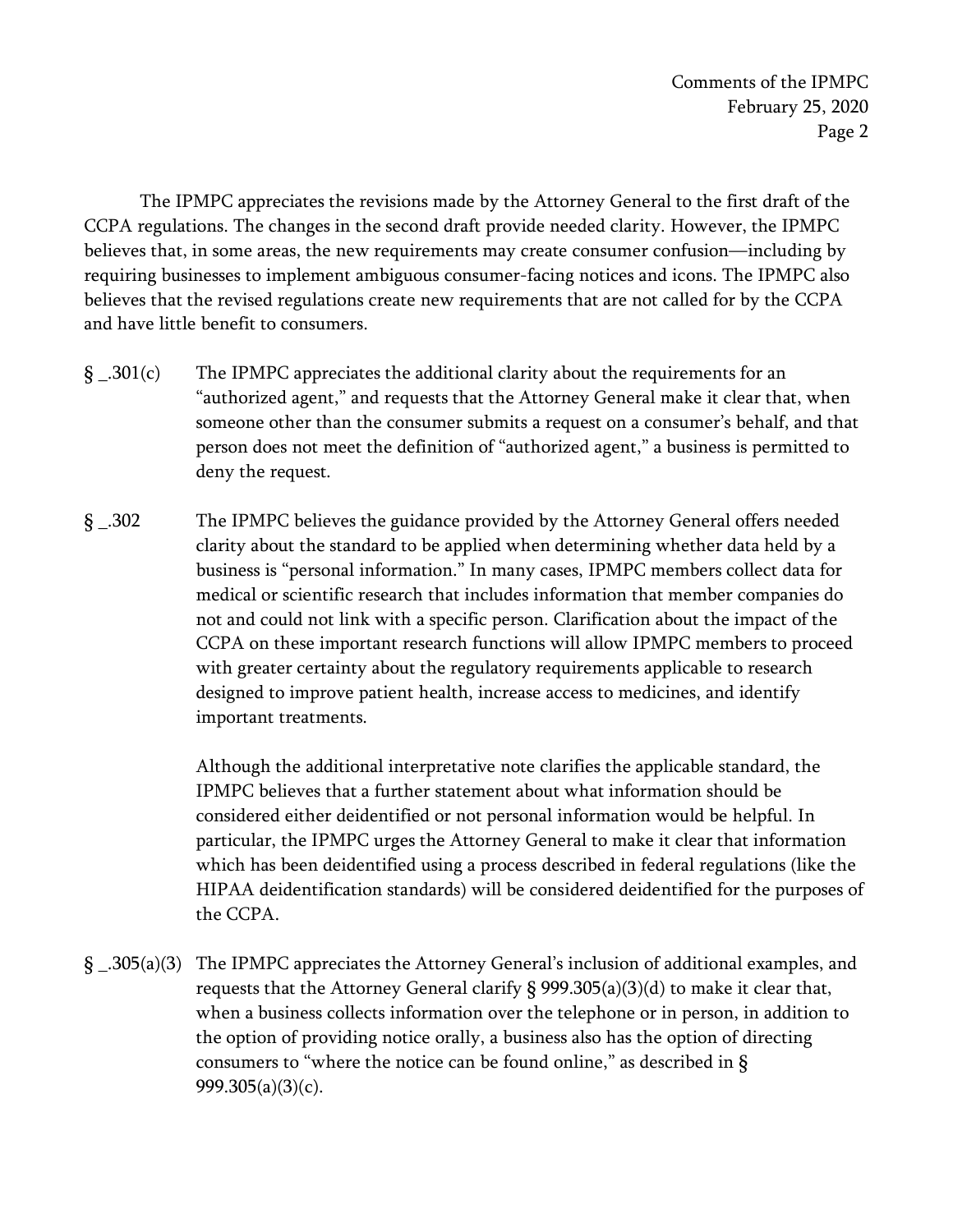The IPMPC also requests clarification of the term "download page" in §  $999.305(a)(3)(b)$ . Most applications are downloaded from an application store—is the regulation intended to require posting of the privacy notice within the application store where the application is available for download?

- § \_.306(e) The IPMPC requests that the Attorney General clarify the scope of this new section, and make it clear that the prohibition on selling data applies only to information collected after the CCPA's effective date.
- § \_.306(f) The IPMPC requests that the Attorney General consider alternative designs for the opt-out button. The current proposed design of the button looks like switches that consumers are used to encountering in mobile devices or applications. However, the required functionality of the button is to serve as a link to the webpage or online location where the consumer can provide their information to accomplish the optout. Consumers may be misled or frustrated when this occurs, since—based on their previous experiences with switches—they will likely expect to be able to click the button and have it "turn off." To discover that, instead, they are being routed (as required by the law and these regulations) to a new page where they can provide the information required to implement the opt-out may be a surprise. Consumers may come to believe that such pages are non-compliant, even though they in fact follow the letter of the law and regulations.

 Instead, the IPMPC urges the Attorney General to adopt a button that clearly implies to consumers that clicking the button will take them to a new page, where the consumer can provide information and opt-out. The IPMPC also requests that the Attorney General allow businesses to modify the color scheme, design, and placement of the button—provided it remains materially recognizable as the "Opt-Out" button and stays conspicuous—so that the button and accompanying link can be made consistent with and incorporated into the other design elements of a business's website. For the design of the button, the IPMPC suggests something like the below:



 Finally, the IPMPC notes that not all websites contain buttons currently. Accordingly, the requirement in  $\S$  999.306(f)(2) that the button be "the same size as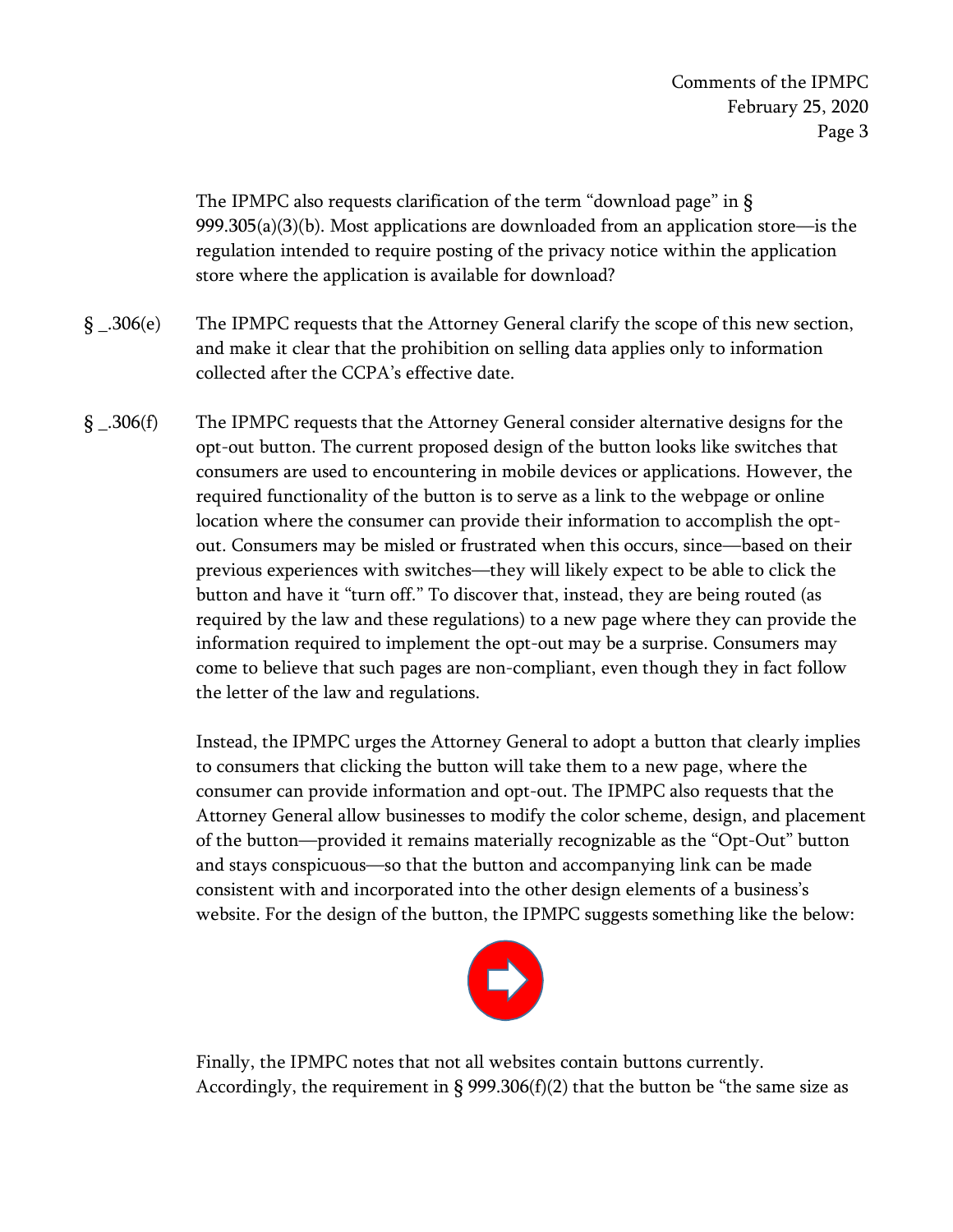other buttons on the business's website" should be made conditional, and apply only when other buttons are present.

§ \_.313(c) The IPMPC appreciates the Attorney General's clarification about the kind of information that must be searched in response to a consumer's request to know. However, the IPMPC urges the Attorney General to restore a modified version of the deleted text that clearly establishes that businesses are not required to put other consumers at risk of harm in responding to a different consumer's request to know. When information about a consumer is being maintained for the purpose of protecting the security of the business's systems or networks, an important part of what is being protected is the personal information of *other* consumers, employees, and their dependents.

> The Attorney General's previous draft aimed to strike a balance between consumer rights and the need to protect personal information. The IPMPC supports reincorporation of a slightly modified version of the deleted text, as follows: "A business is not required to provide a consumer with specific pieces of personal information if the disclosure creates an unreasonable risk to the security of that personal information, the personal information of other consumers, employees, and their dependents, the consumer's account with the business, or the security of the business's systems or networks."

> The IPMPC requests that the Attorney General include a clause acknowledging that the CCPA permits non-disclosure when another exemption to CCPA applies, like in the case of a privileged communication or where disclosure would violate an applicable law.

§ \_.313(d)(3) The IPMPC requests that the Attorney General clarify that deletion of information in an archived or backup system is only required when the information is restored *and* accessed or used for a sale, disclosure, or commercial purpose. Data is usually restored from archives or back-ups when an incident occurs that impacts the businesses' existing information systems. Restoring systems quickly is often vital to prevent negative consequences for the business, its customers, and employees. Requiring businesses to pause and reconcile systems with deletion records immediately upon restoration would create an unnecessary obstacle to the resumption of normal operations. Consumers would still be protected by the requirement that deletion occur before the data is used for a commercial purpose.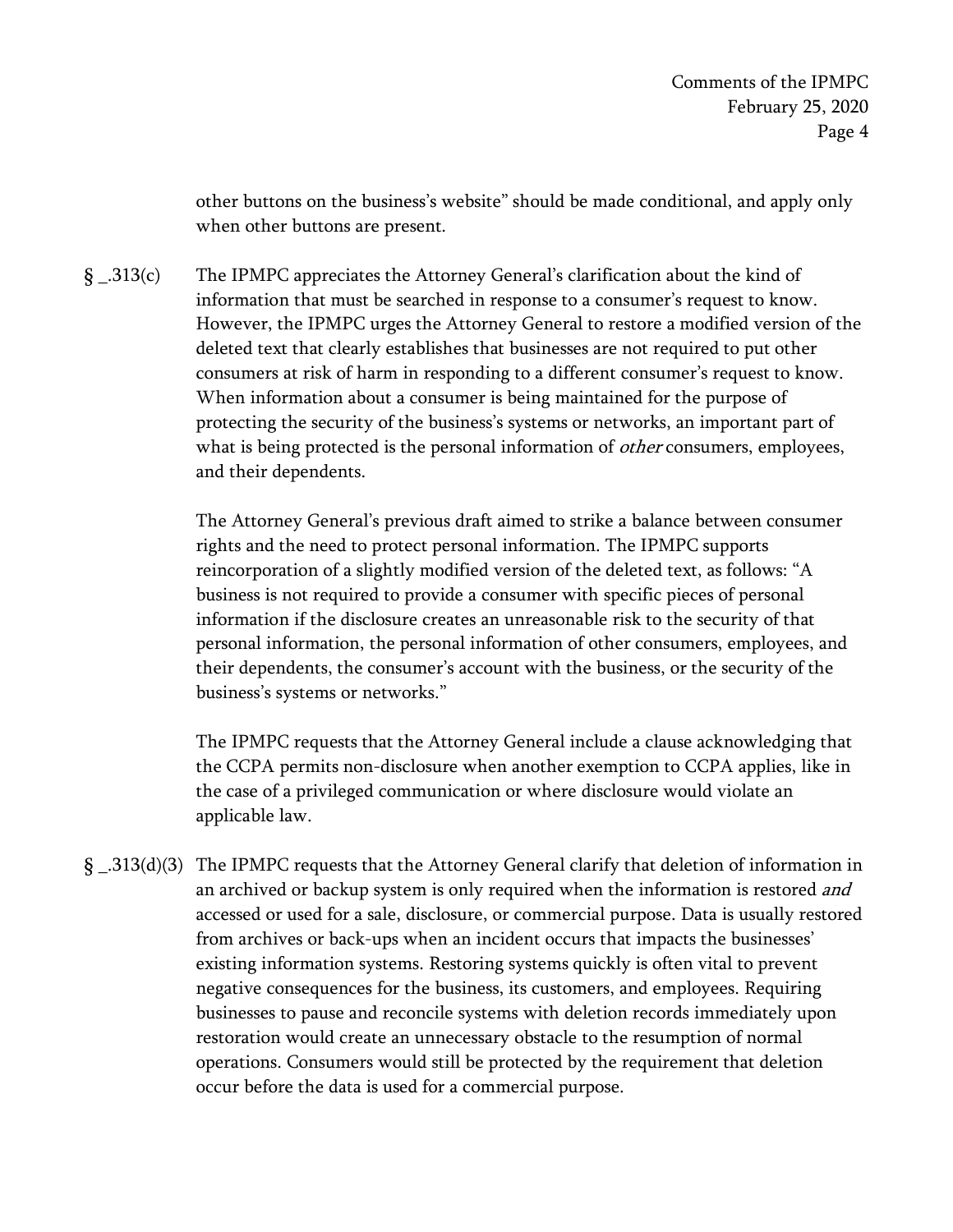Comments of the IPMPC February 25, 2020 Page 5

- § \_.314(c) The IPMPC requests that the Attorney General define the words "cleaning" and "augmenting" in  $\S 999.314(c)(3)$ , and reconsider these exclusions. Prohibiting service providers from using other information in their possession to correct erroneous, incomplete, or outdated records just means that erroneous, incomplete, and outdated records will remain in use by businesses until rectified by the consumer. The benefit to consumers from this exclusion seems negligible.
- § \_.314(e) The IPMPC requests that the Attorney General note that a service provider may act on behalf of a business to respond to a consumer request only when the service provider has been authorized by the business to respond on its behalf. Otherwise, consumers may be confused about who acted on their request and what information was covered.
- § \_.317(e) The IPMPC suggests that the Attorney General revise the restriction on sharing record-keeping information with third parties, and explicitly acknowledge that such information may be shared with service providers (including attorneys and auditors retained to assess compliance with the CCPA) and with third parties when an exception to the CCPA applies—like where required by law or in the course of defending a legal claim.
- $\S$  \_.317(g)(2) The IPMPC asks the Attorney General to indicate that this obligation commences on July 1, 2021. Otherwise, businesses will not have time to compile the necessary records, and will not have a full year's worth of data to report.